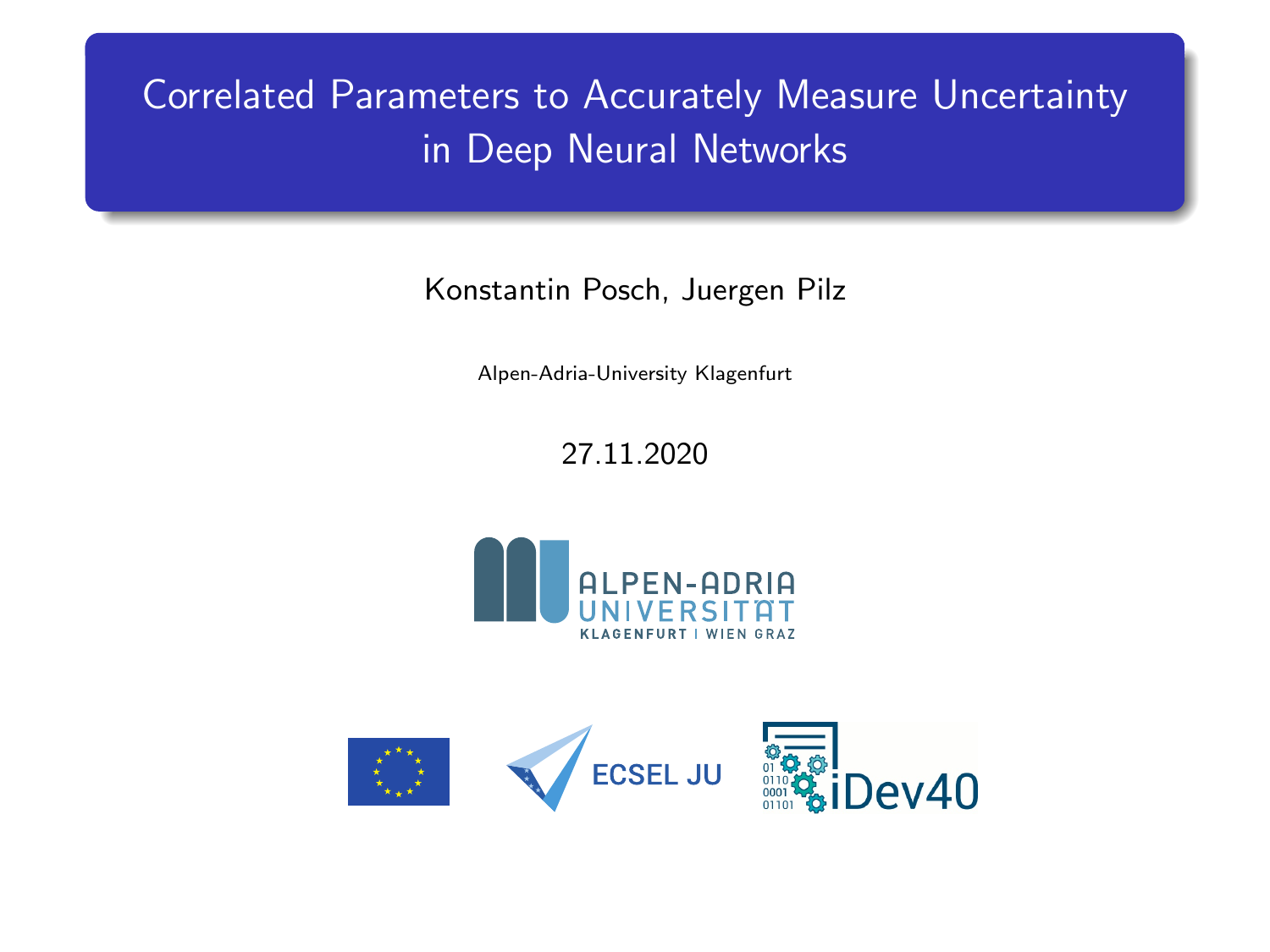# Motivation and Research Objectives

- Deep learning has to struggle with two problems:
	- Overfitting (often modern deep nets include millions of learnable parameters)
	- Lack of model uncertainty information (only point estimates of the network parameters are computed)
- Model uncertainty directly translates to prediction uncertainty
- Missing model uncertainty information is critical in the medical field or for self-driving vehicles
- **•** Both problems are well addressed by using Bayesian statistics
- A new approach for training deep nets in a Bayesian way will be presented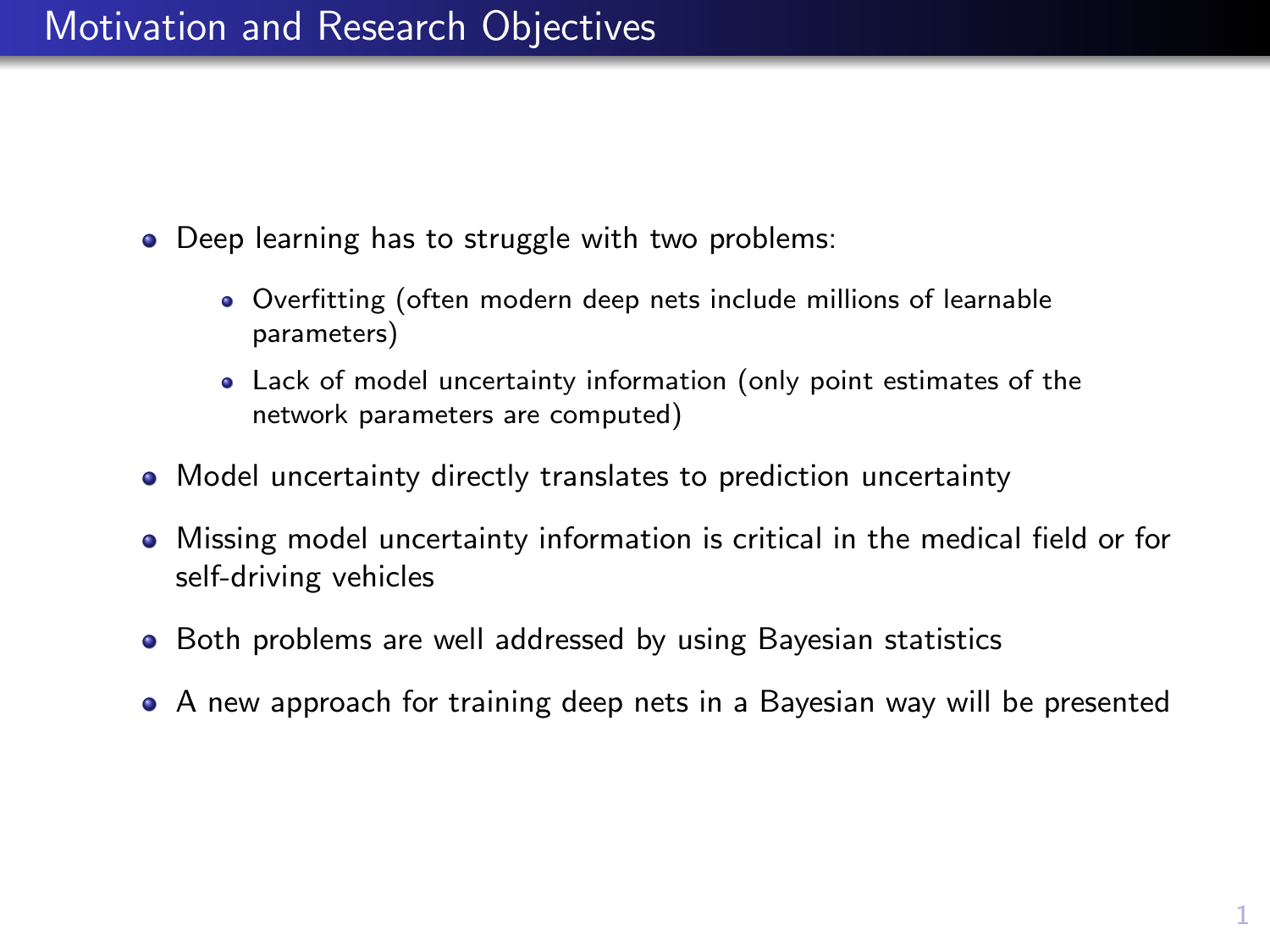- **1** Short Introduction to Classification Networks
- **2** Bayesian Deep Learning via Variational Inference
- **3** Overview of New Approach
- **4 Experimental Results**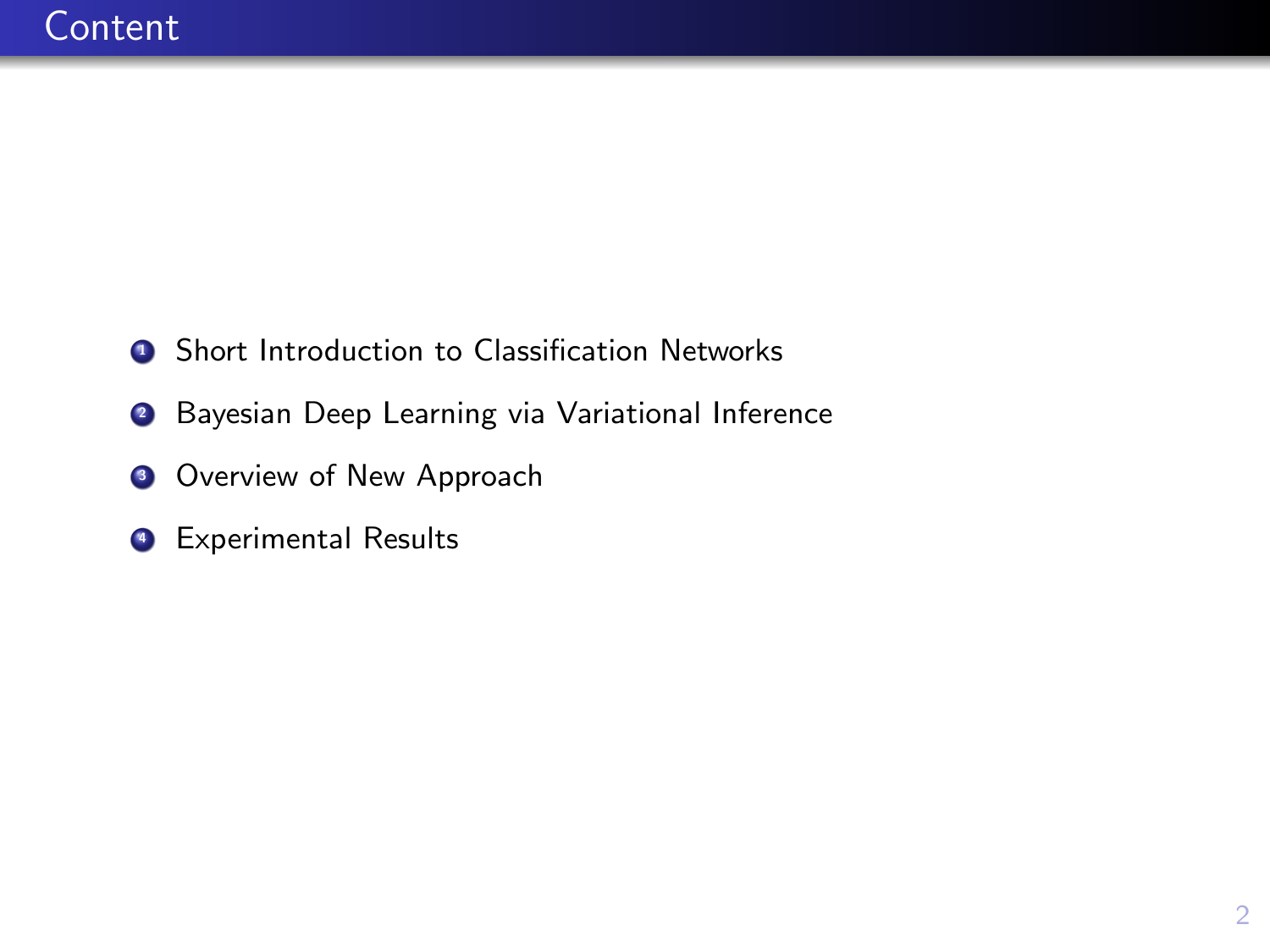## Short Introduction to Classification Networks

#### Classification Networks

- A classification network is a mapping  $\mathsf{f}:D\subseteq\mathbb{R}^{\alpha}\to[0,1]^c$
- $f(x; w)_k$  is used to model the probability that the input  $x \in D$  belongs to class  $k \in \{1, ..., c\}$ , i.e.  $P(\mathbf{x} \text{ belongs to class } k) = \mathbf{f}(\mathbf{x}; \mathbf{w})_k$
- Artificial neurons are the units neural networks consist of
- A neuron  $\eta$  is a real valued mapping:

$$
\eta: \mathbb{R}^n \to \mathbb{R} \hspace{1cm} \mathbf{\tilde{x}} \mapsto g\left(\mathbf{w}_\eta^\mathsf{T} \mathbf{\tilde{x}} + b_\eta\right)
$$

- $\tilde{x}$  denotes outputs of other neurons
- $\bullet$  g denotes an activation function, such as the rectified linear unit:

$$
g(x)=\max\{0,x\}
$$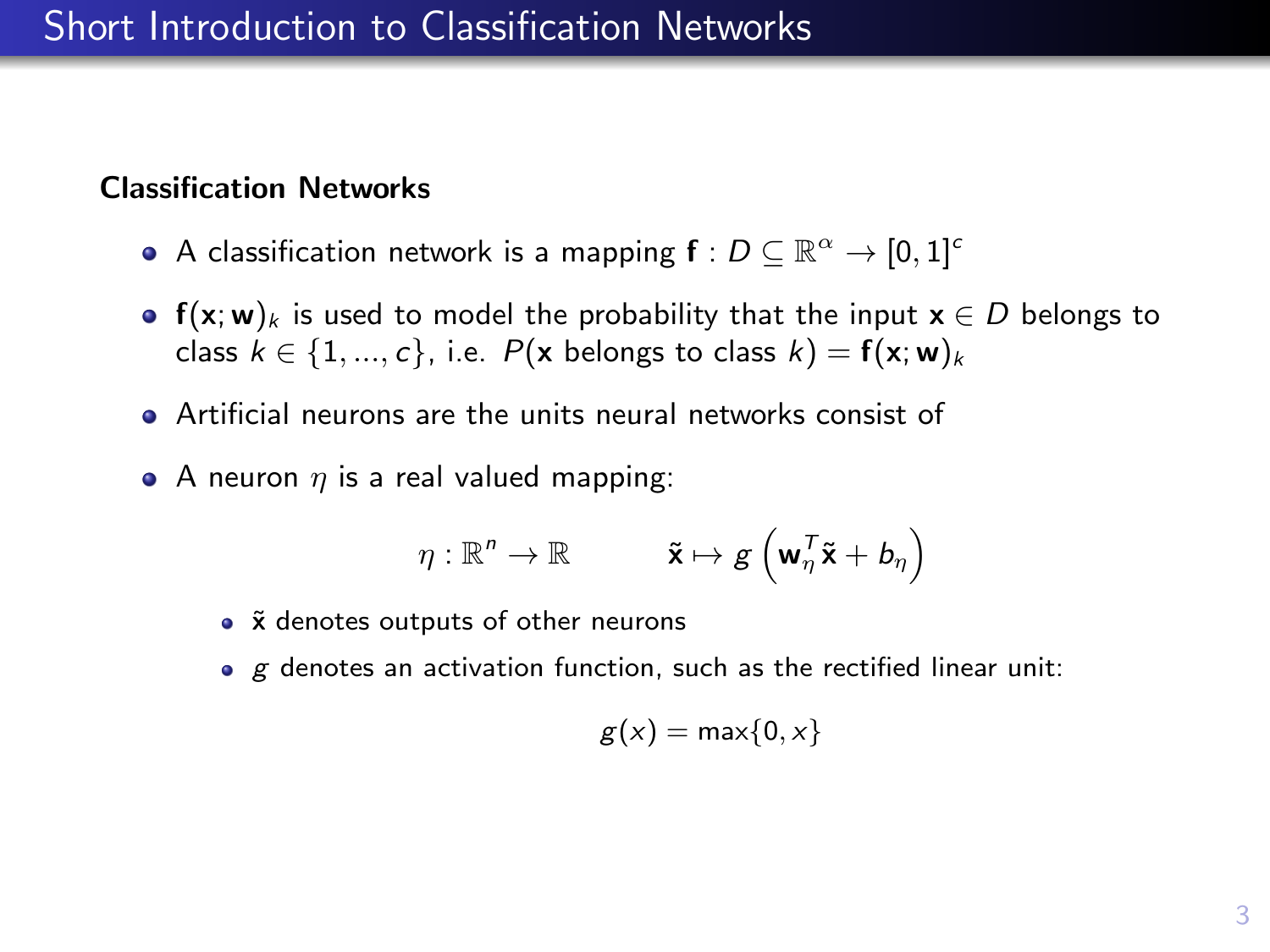## Short Introduction to Classification Networks

#### Deep Networks

• Deep networks consist of (many) disjoint sets  $S_1, ..., S_d$  of neurons; connections are allowed between two successive sets



- 
- Often deep networks require exponential less parameters than shallow ones to approximate a given mapping well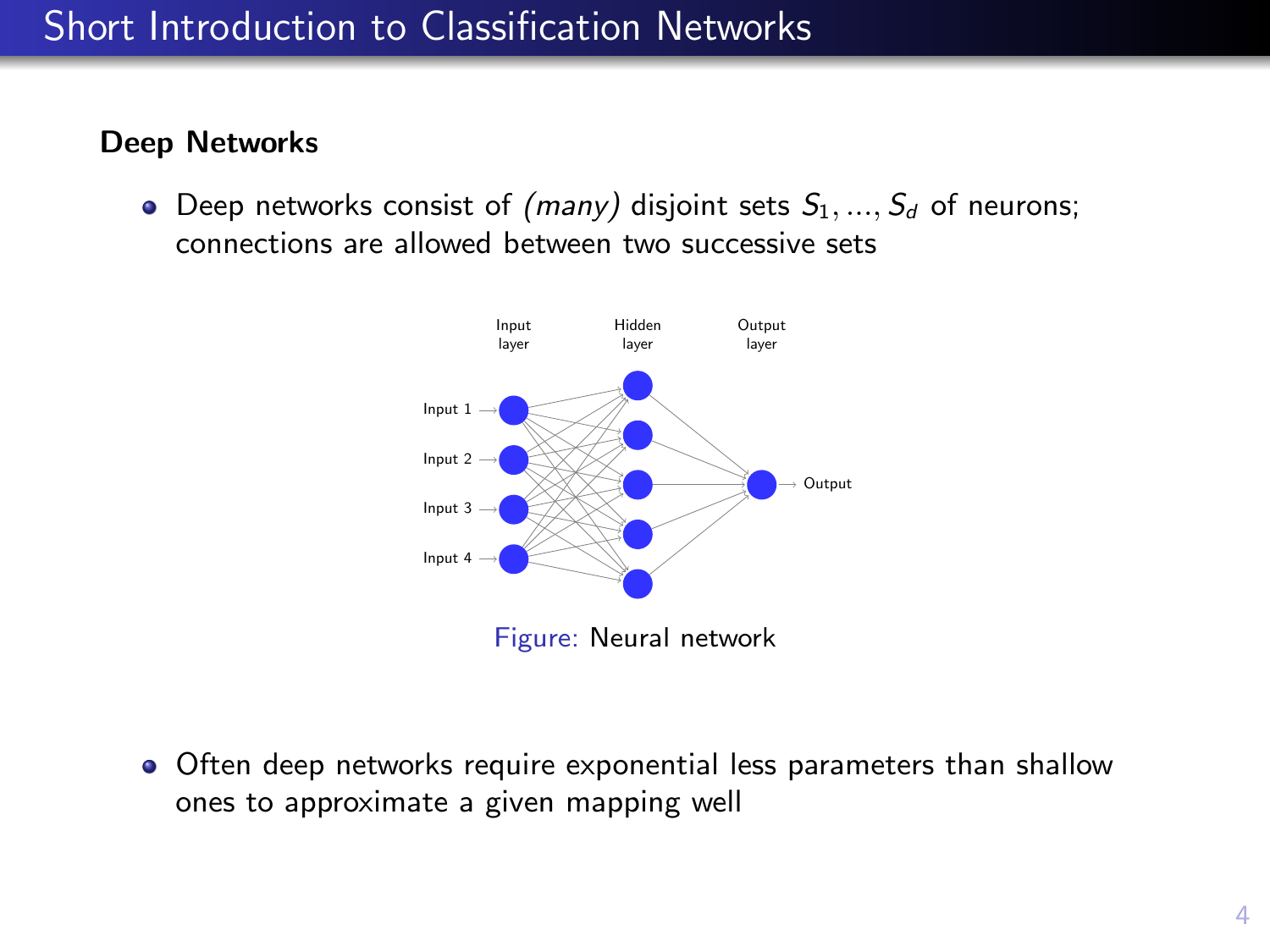# Short Introduction to Classification Networks

## Convolutional Neural Networks (CNNs)

State of the art image classifiers consist of three layer-types:

- **4** Convolutional layers
	- Extract features (2d arrays) of an image
	- Feature extraction: a kernel (small 3d array) is slidden over the previous layer
- <sup>2</sup> Pooling layers: compress the extracted features
- **3** Fully connected layers: use the compressed features for classification



Figure: CNN example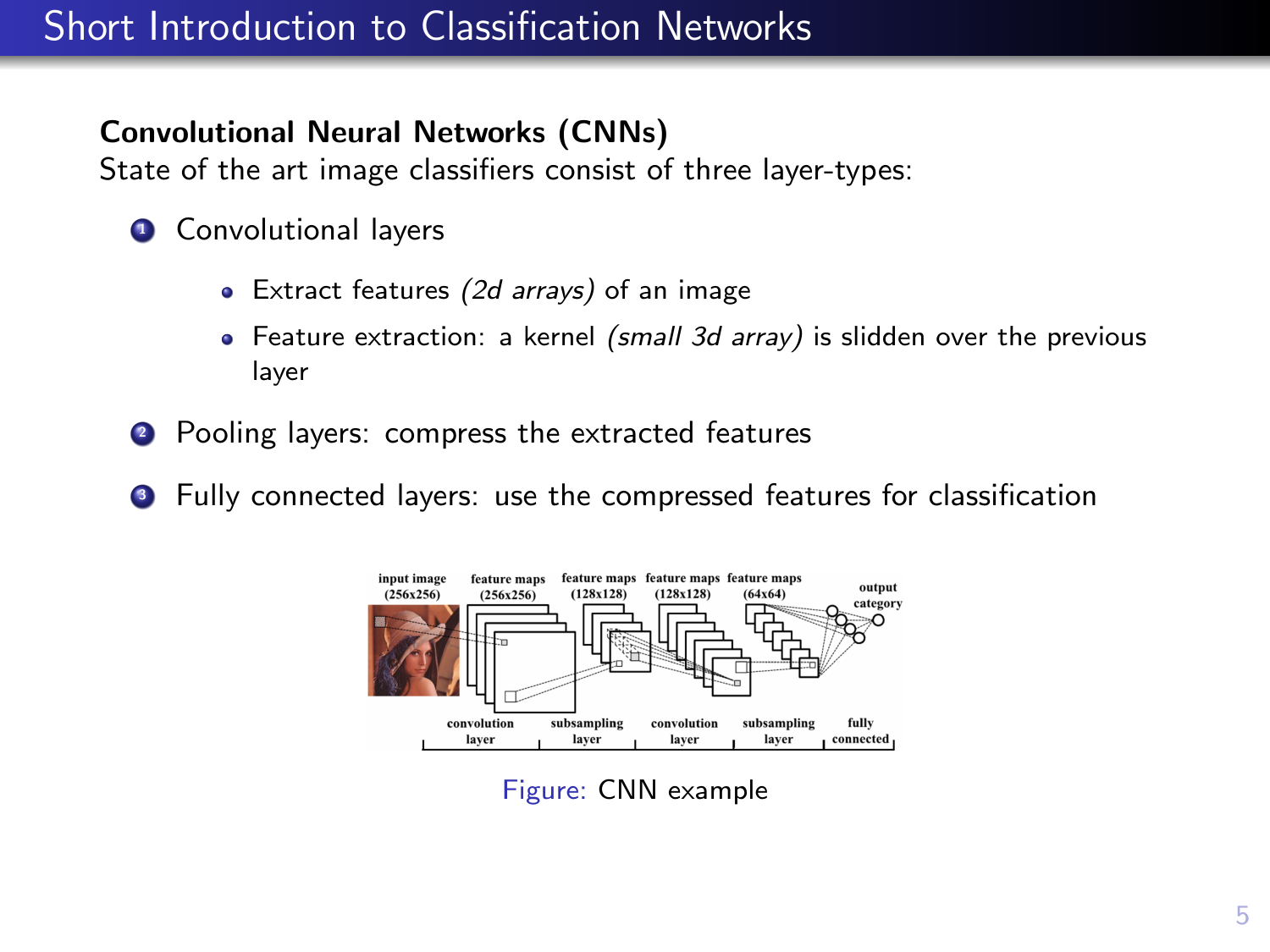# Bayesian Deep Learning via Variational Inference

#### Variational Inference

- Let **W** denote the random network parameters and  $D = \{X, y\}$  the observed data (instances & corresponding class labels)
- The posterior  $p(\mathbf{w}|\mathbf{y}, \mathbf{X})$  is intractable, because of the high dimensional integral in the denominator:

$$
p(\mathbf{w}|\mathbf{y}, \mathbf{X}) = \frac{p(\mathbf{y}|\mathbf{w}, \mathbf{X})p(\mathbf{w})}{\int p(\mathbf{y}|\mathbf{w}, \mathbf{X})p(\mathbf{w}) d\mathbf{w}}
$$

- Variational inference aims at approximating the posterior  $p(w|y, X)$  with another parametric distribution  $q_{\phi}(\mathbf{w})$
- The Kullback-Leibler divergence

$$
D_{\mathsf{KL}}(q_{\boldsymbol \phi}(\textbf{w})||\rho(\textbf{w}|\textbf{y},\textbf{X})) := \mathbb{E}_{q_{\boldsymbol \phi}(\textbf{w})}\left(\ln \frac{q_{\boldsymbol \phi}(\textbf{w})}{\rho(\textbf{w}|\textbf{y},\textbf{X})}\right)
$$

is minimized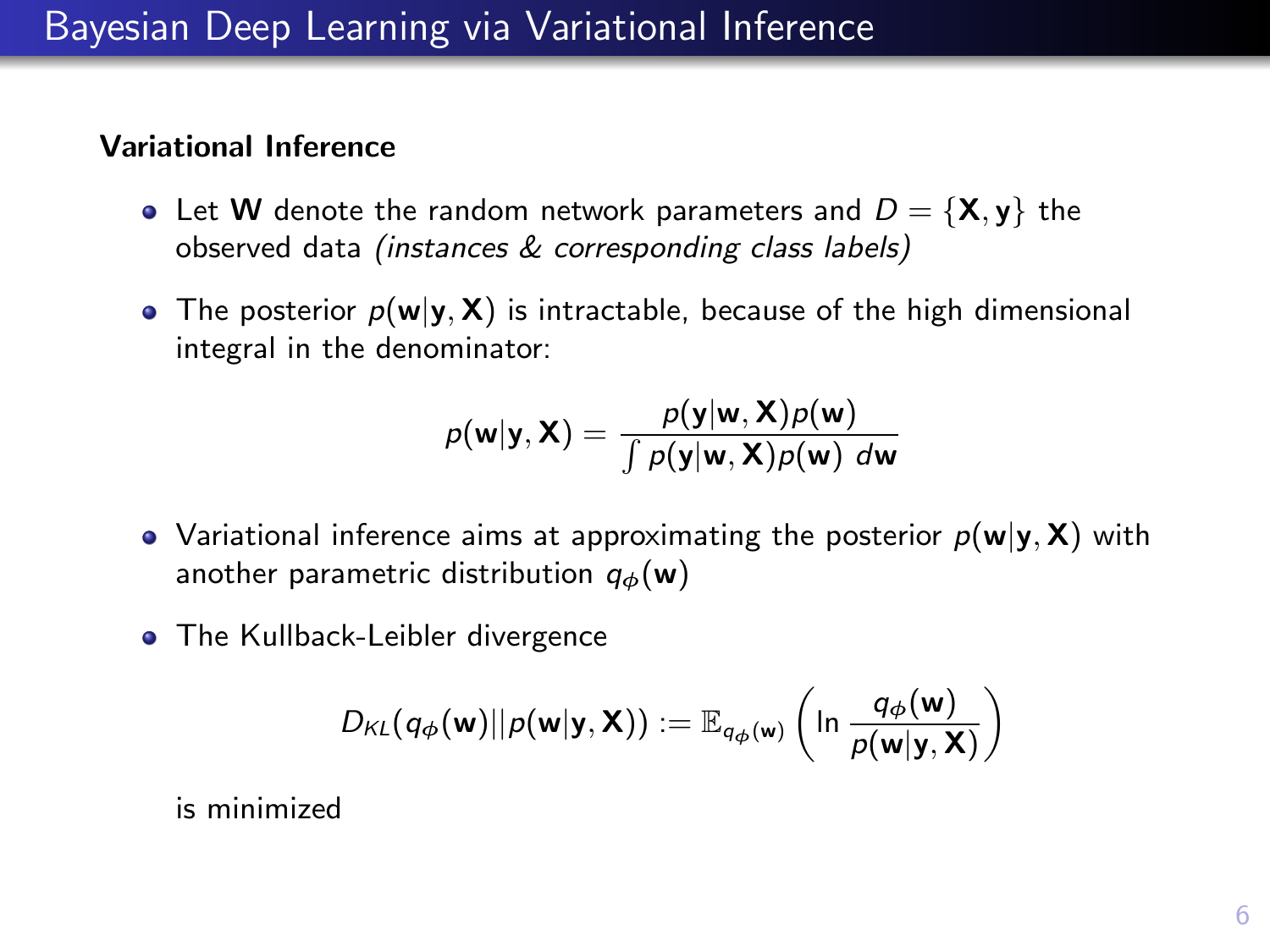# Bayesian Deep Learning via Variational Inference

- Since the posterior is unknown  $D_{KL}(q_{\phi}(\mathbf{w})||p(\mathbf{w}|\mathbf{y}, \mathbf{X}))$  cannot directly be minimized
- Therefore, the negative log evidence lower bound  $L_{VI}$  is minimized

$$
L_{VI} = -\mathbb{E}_{q_{\phi(\mathbf{w})}} \ln p(\mathbf{y}|\mathbf{X}, \mathbf{w}) + D_{KL}(q_{\phi}(\mathbf{w})||p(\mathbf{w}))
$$

- Minimization of  $L_{VI}$  is equivalent to minimization of  $D_{KL}(q_{\phi}(\mathbf{w})||p(\mathbf{w}|\mathbf{y}, \mathbf{X}))$
- Comparison to the classical approach:
	- Since W is random the expected likelihood is maximized
	- Instead of the L2-norm the KL-divergence is penalized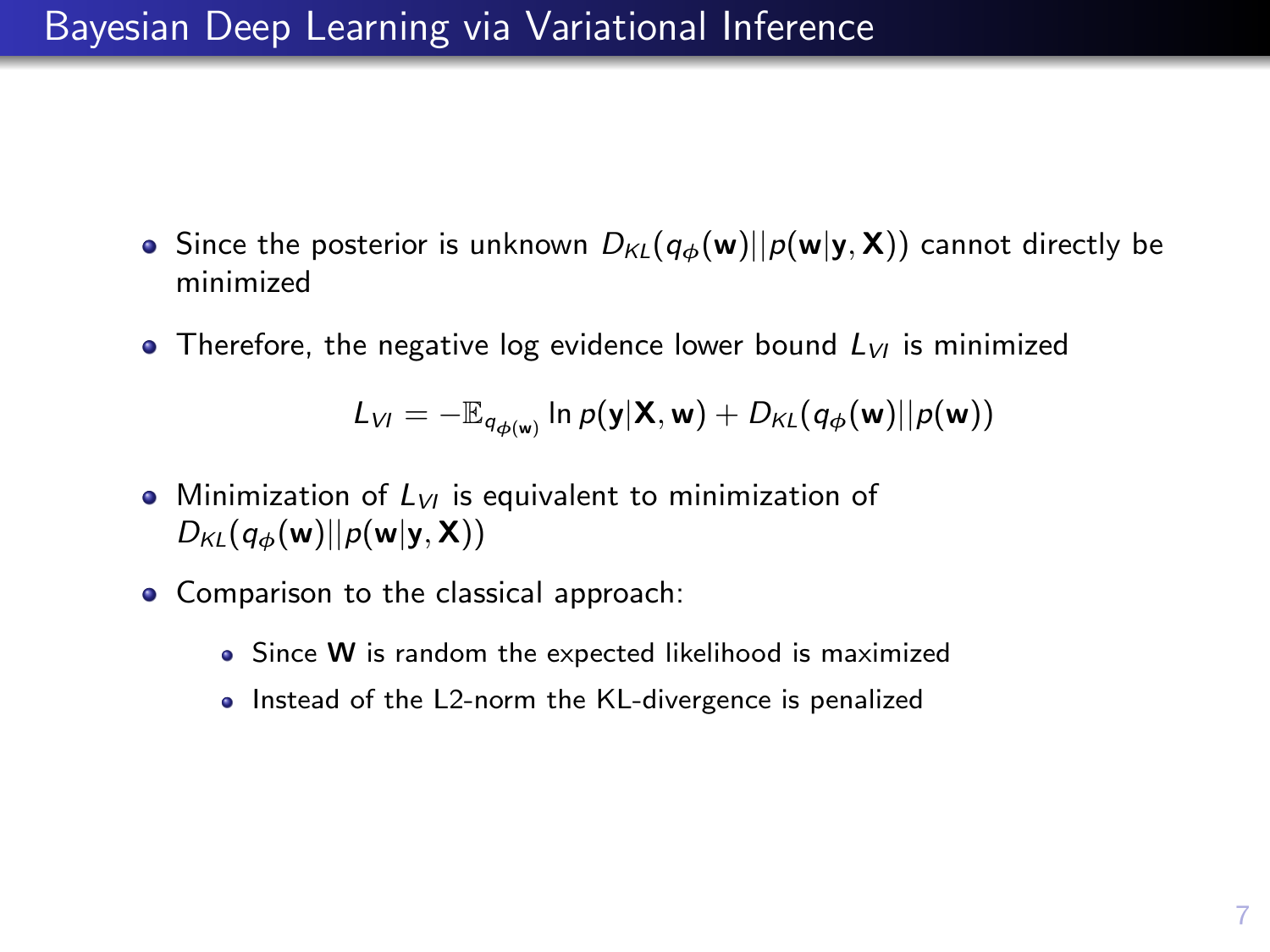#### Prediction and Prediction Uncertainty

The posterior predictive distribution  $p(y^*|\mathbf{x}^*, \mathbf{y}, \mathbf{X})$  reflects the belief in a class label  $y^*$  for a given example  $\mathbf{x}^*$  after observing data  $\mathbf{y}, \mathbf{X}$ :

$$
p(y^*|\mathbf{x}^*, \mathbf{y}, \mathbf{X}) = \int p(y^*|\mathbf{w}, \mathbf{x}^*)p(\mathbf{w}|\mathbf{y}, \mathbf{X}) \ d\mathbf{w}
$$

- $p(y^*|\textbf{x}^*, \textbf{y}, \textbf{X})$  can be approximated by computing the mean of multiple network outputs with parameters sampled from  $q_{\phi}(\mathbf{w})$
- One can estimate credible intervals for the probability that  $x^*$  belongs to class  $y^*$  by computing empirical quantiles of the random network outputs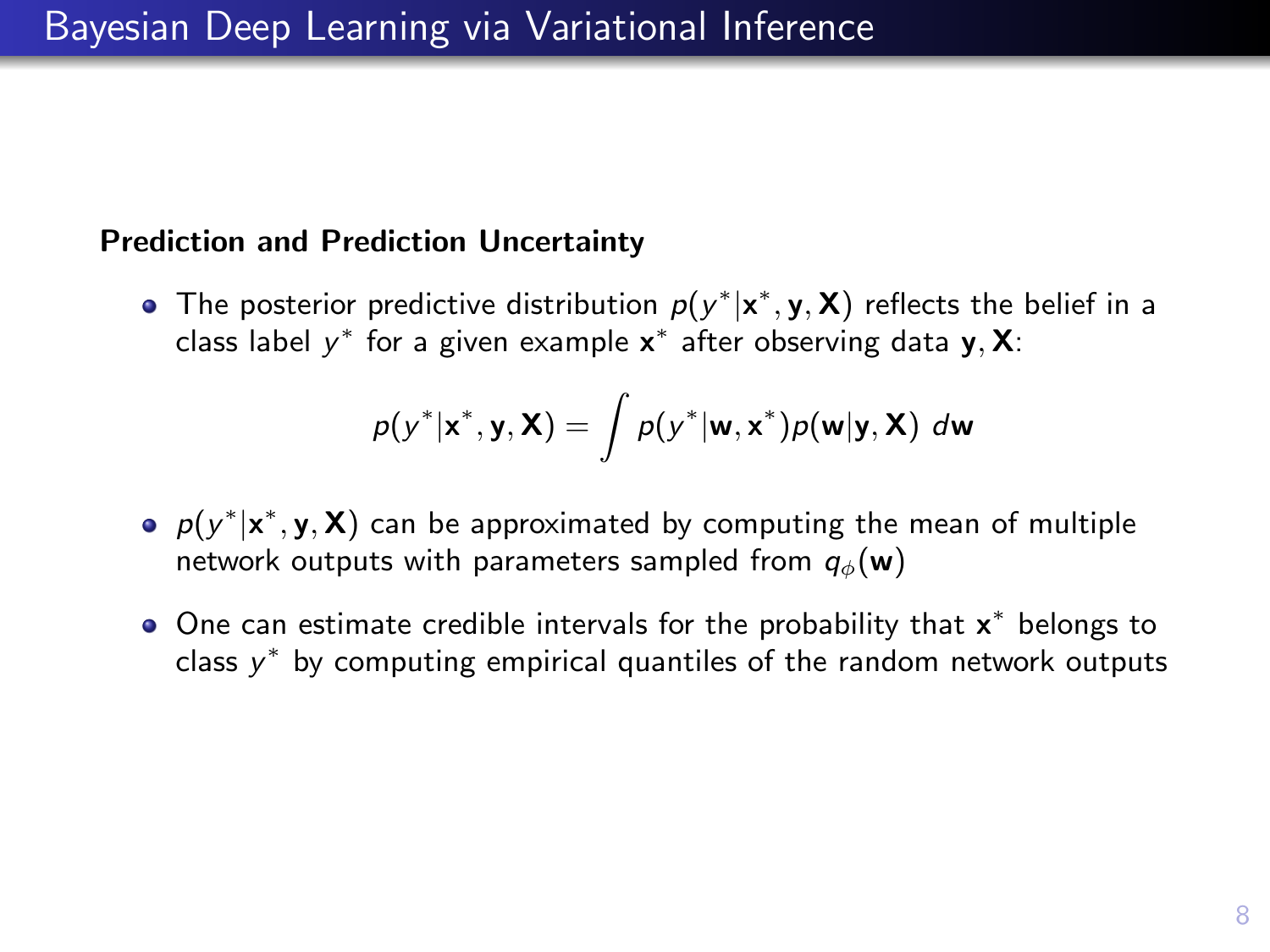#### Overview of Selected Variational Distributions from Literature

- Gaussian distribution with a diagonal covariance matrix [Graves \(2011\)](#page-22-0), [Blundell et al. \(2015\)](#page-22-1)
- Dropout as Bernoulli variational distribution (randomly dropping a neuron in layer  $i - 1$  is equivalent setting all weights in layer i to zero, which represent connections to this one neuron)

[Gal and Ghahramani \(2015\)](#page-22-2)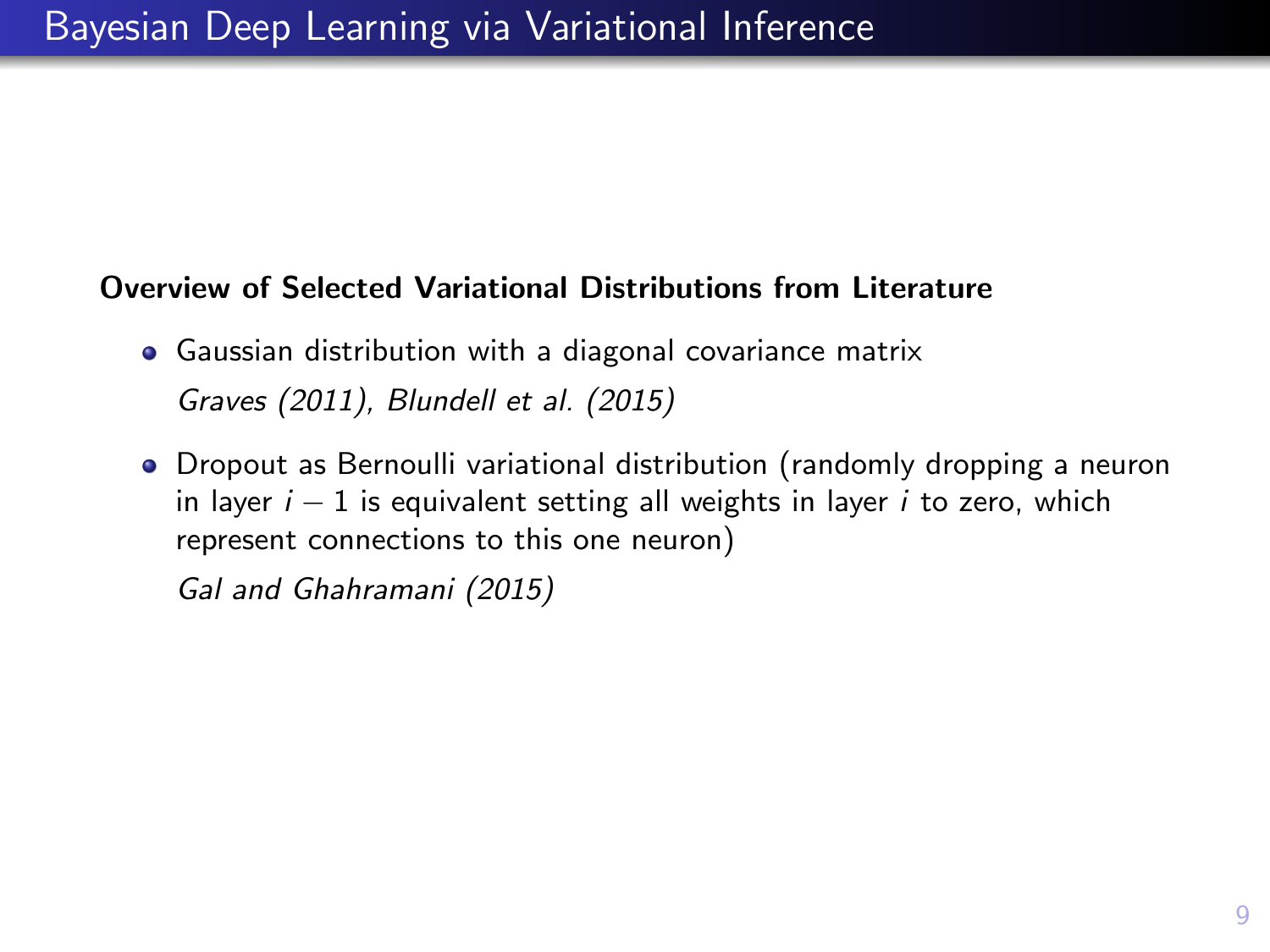#### Proposed Variational Distribution

The variational distribution presented aims at satisfying the following requirements:

- Network parameters can be correlated
	- Enables an exchange of information between different parts of the network
	- Leads to more accurate uncertainty estimates than methods which assume independence
- The number of parameters to be optimized does not differ significantly from the non-Bayesian case
	- Bernoulli dropout [\(Gal and Ghahramani, 2015\)](#page-22-2) works well and does not introduce additional parameters (except of the dropping rate)
	- Allows for an easy interpretation of the additional parameters
	- Should guarantee that the difficulty of the network optimization does not increase significantly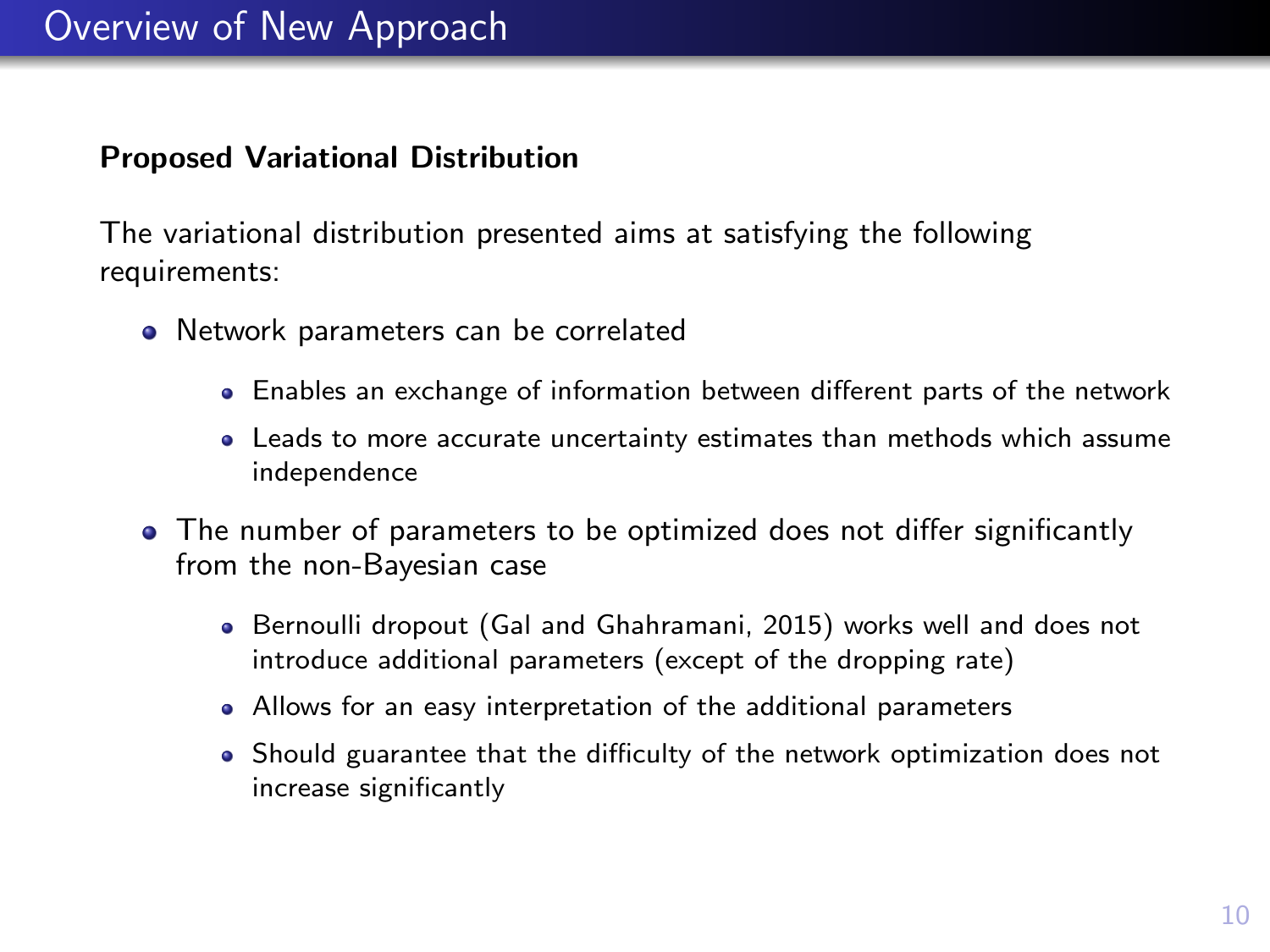## Overview of New Approach

- Let  $W_i$  denote the random weights of layer i and  $B_i$  denote the random bias terms of layer  $i$   $(i = 1, ..., d)$
- Variational distribution:  $q_{\phi}(\mathbf{w}) = \prod\limits_{i=1}^{d} q_{\phi_i}(\mathbf{w}_i) q_{\phi_{bi}}(\mathbf{b}_i)$
- $q_{\phi_i}(\mathbf{w}_i)$ ,  $q_{\phi_{bi}}(\mathbf{b}_i)$  denote the densities of normal distributions with expectation vectors  $m_i$ ,  $m_{bi}$  and tridiagonal covariance matrices
- The variances are given by  $\tau_i^2 \mathbf{m}_i^2$  and  $\tau_{bi}^2 \mathbf{m}_{bi}^2$ , respectively
- The correlations are assumed to be identical and given by  $\rho_i$  and  $\rho_{bi}$ ,  $\bullet$ respectively
- Only 2 parameters are used *(per layer)* to regulate the variance in proportion to the expectation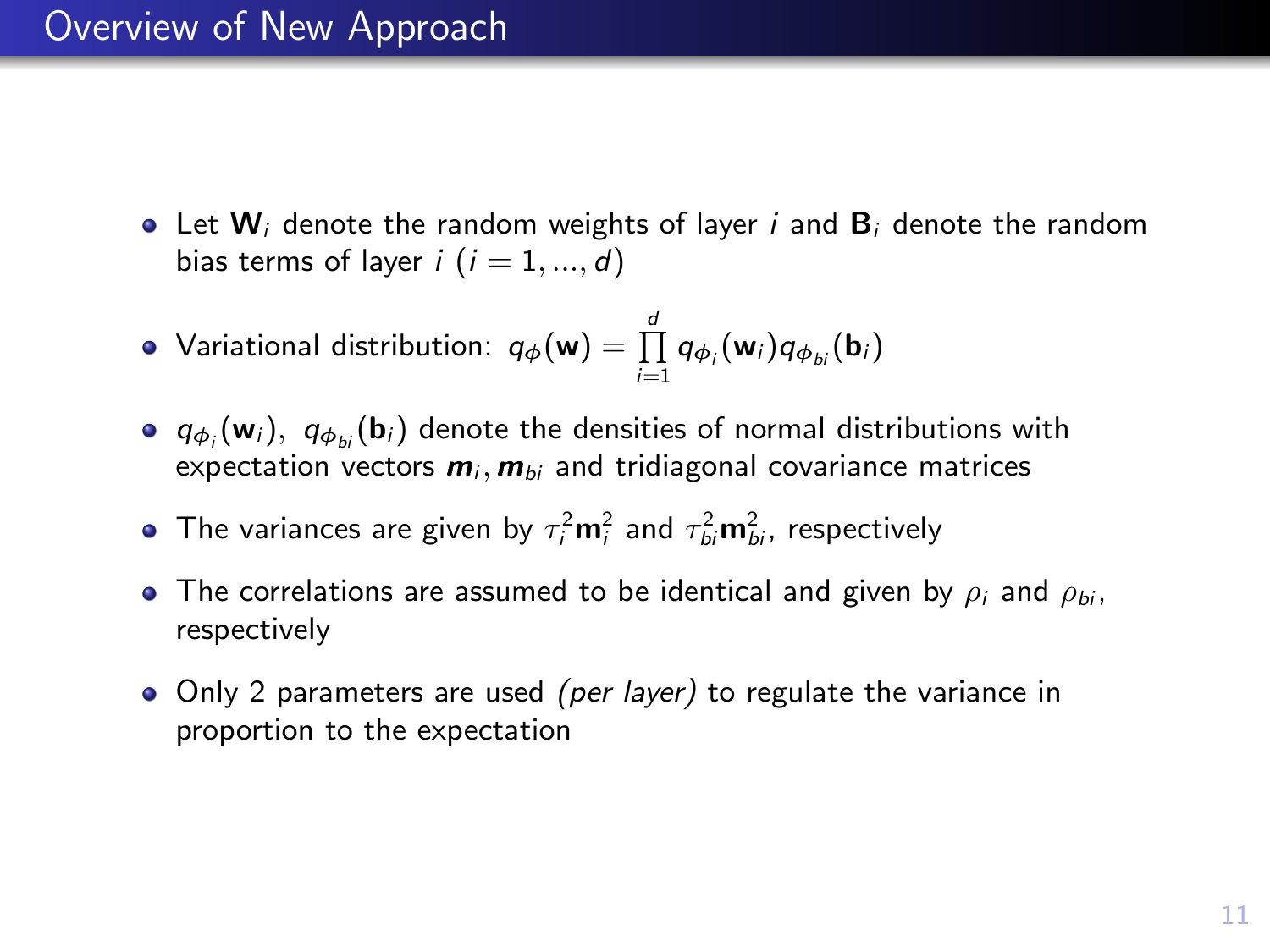## Overview of New Approach

#### Prior

- $p(\boldsymbol{w}) = \prod_{j=1}^d p(\boldsymbol{w}_j) p(\boldsymbol{b}_j),$ where  $\rho(\textbf{\textit{w}}_j)$  denotes the density of  $\mathcal{N}(\boldsymbol{\mu}_j, \zeta_j^2\mathbf{I}_{\mathcal{K}_j})$  and  $\rho(\textbf{\textit{b}}_j)$  denotes the density of  $\mathsf{N}(\mathbf{\mu}_{\mathit{bj}}, \zeta_{\mathit{bj}}^2 \bm{\mathsf{I}}_{\mathit{k_j}})$
- For  $\mu_i = \mu_{bi} = 0$   $(j = 1, ..., d)$  the network parameters are shrunken towards zero (compare to Ridge regularization)
- For  $\boldsymbol{\mu}_j, \boldsymbol{\mu}_{bj} \neq \boldsymbol{0}$   $(j=1,...,d)$  a priori knowledge regarding the network parameters can be modeled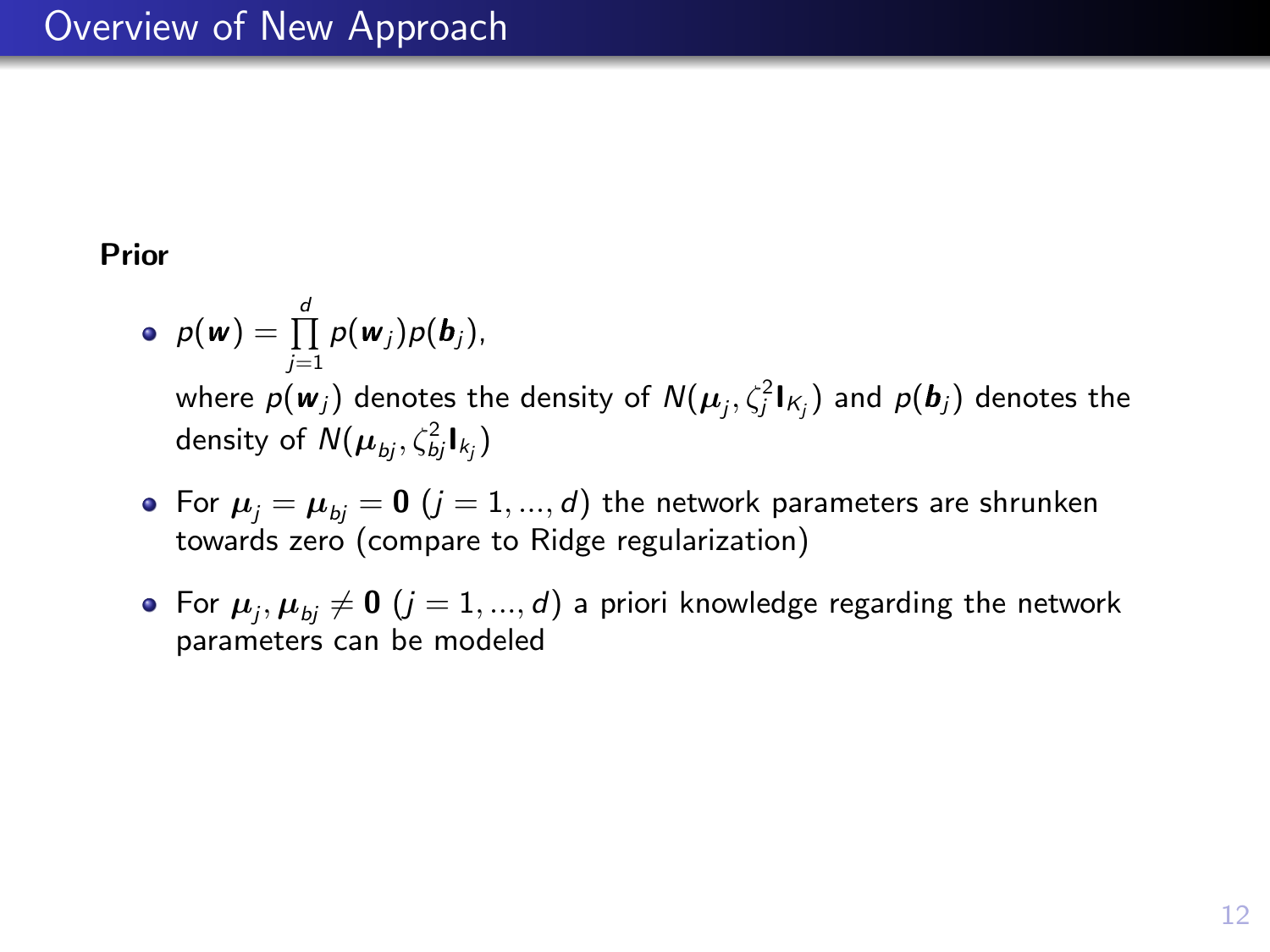## Preliminary Remarks

- The presented approach was implemented by extending the fully-connected layer and the convolutional layer of the popular deep learning framework Caffe (developed by Berkeley AI Research)
- In the experimental studies the following holds:
	- The prior is used with the specification  $\mu_i = \mu_{bi} = 0$   $(j = 1, ..., d)$
	- The Model is trained according to the following approaches:
		- Proposed approach (Gauss cor.)
		- Proposed approach without correlations (Gauss ind.)
		- Bernoulli Variational distribution [\(Gal and Ghahramani, 2015\)](#page-22-2)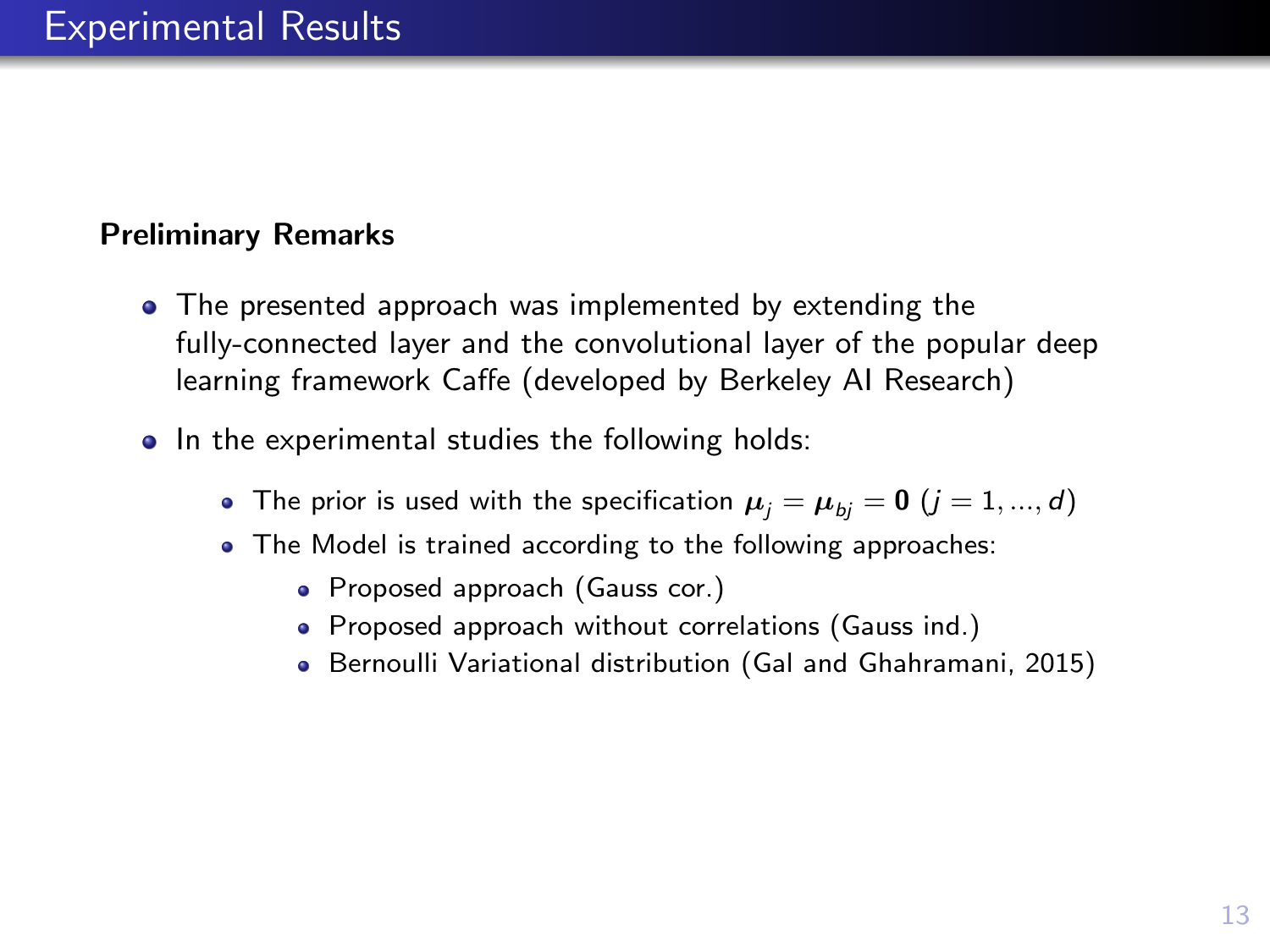## MNIST & LeNet

- The proposed Bayesian approach was evaluated on the MNIST dataset with the architecture LeNet
- MNIST dataset consists of 70, 000 images of handwritten digits (60, 000 for training, 10, 000 for testing)
- LeNet:
	- **1** Convolutional layer with 20 kernels of size  $5 \times 5 \times 3$
	- 2 Convolutional layer with 50 kernels of size  $5 \times 5 \times 20$
	- <sup>3</sup> Fully connected layer with 250 neurons
	- **4** Fully connected layer with 10 neurons

# $504/9$

Figure: Sample images from the MNIST dataset.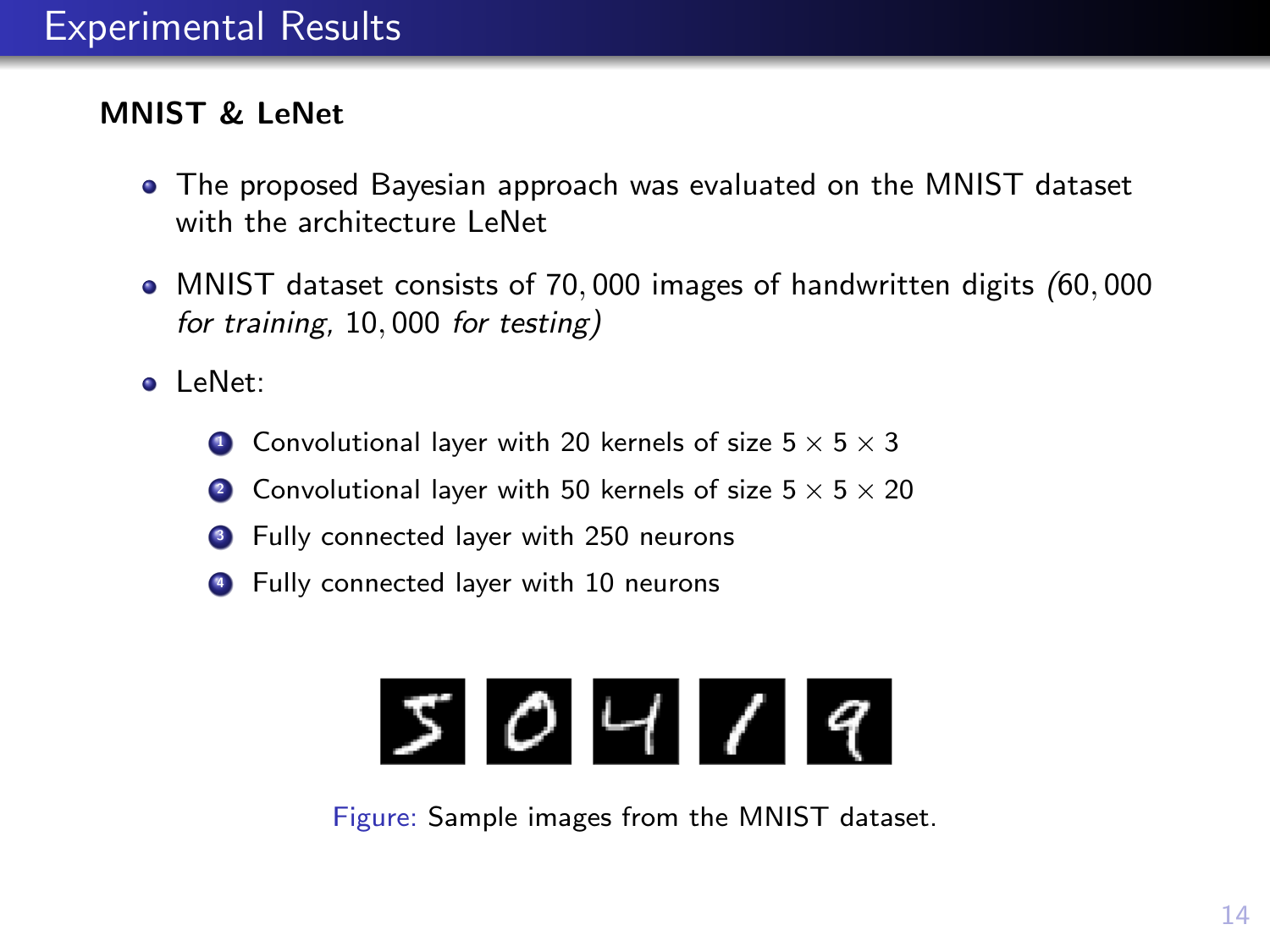#### Prediction Accuracy Comparison

#### Table

Relative frequency of misclassified images. The predictions are based on 200 samples from the corresponding variational distribution per test image, respectively.

| Model      | Test error |
|------------|------------|
| Gauss cor. | 0.61%      |
| Gauss ind. | $1.00\%$   |
| Bernoulli  | 0.78%      |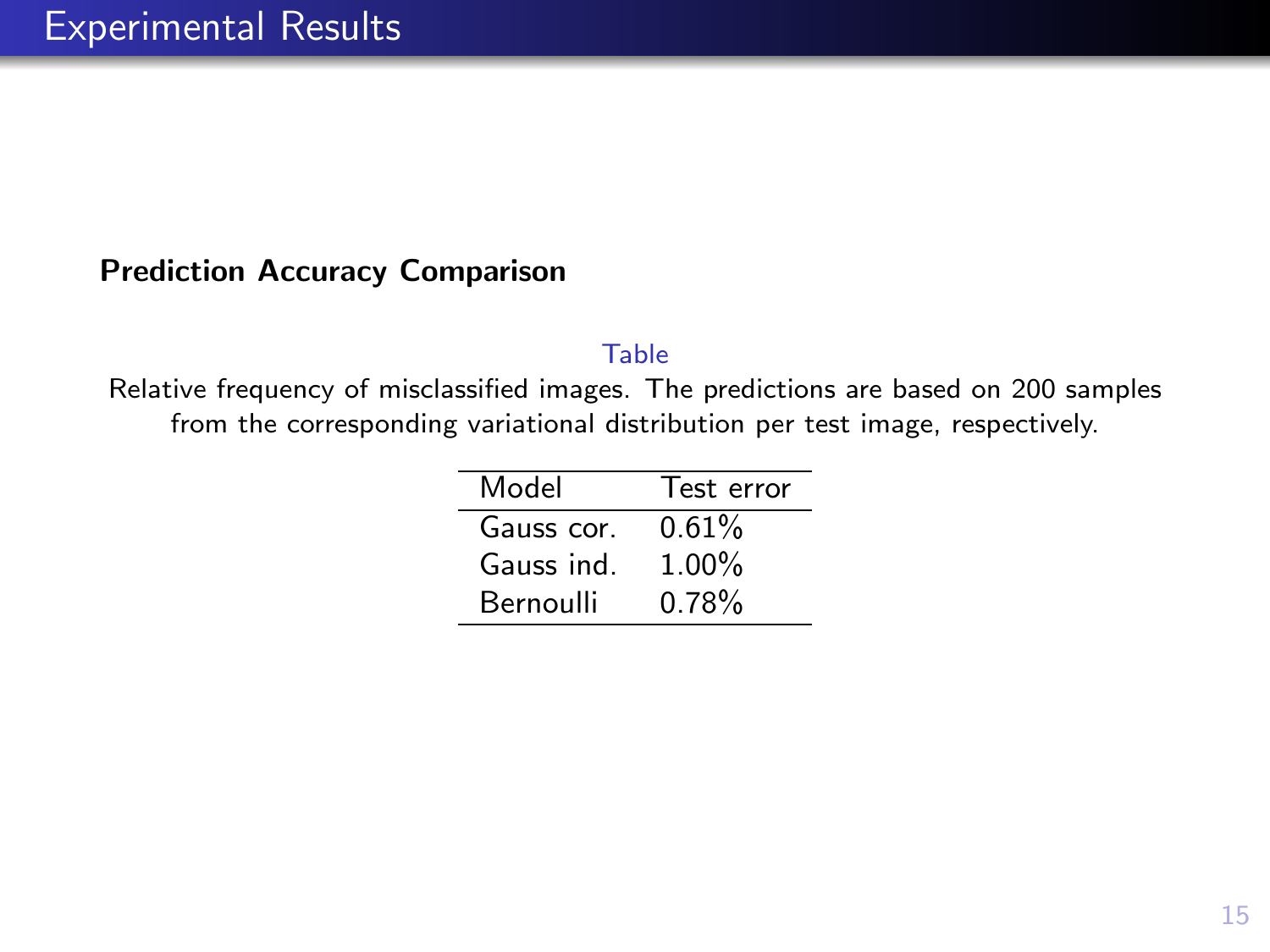#### Overview Variational Parameters

Table Variational Parameters  $\rho_j, \rho_{bj}, \tau_j$  and  $\tau_{bj}$   $(j=1,...,4).$ 

| Layer             | Ti   | Ты   | ρ;      | Ры      |
|-------------------|------|------|---------|---------|
| Convolutional 1   | 0.03 | 0.05 | $-0.44$ | 0.03    |
| Convolutional 2   | 0.35 | 0.05 | $-0.21$ | $-0.01$ |
| Fully connected 1 | 2.02 | 0.06 | $-0.15$ | $-0.01$ |
| Fully connected 2 | 0.06 | 0.05 | $-0.18$ | 0 Q1    |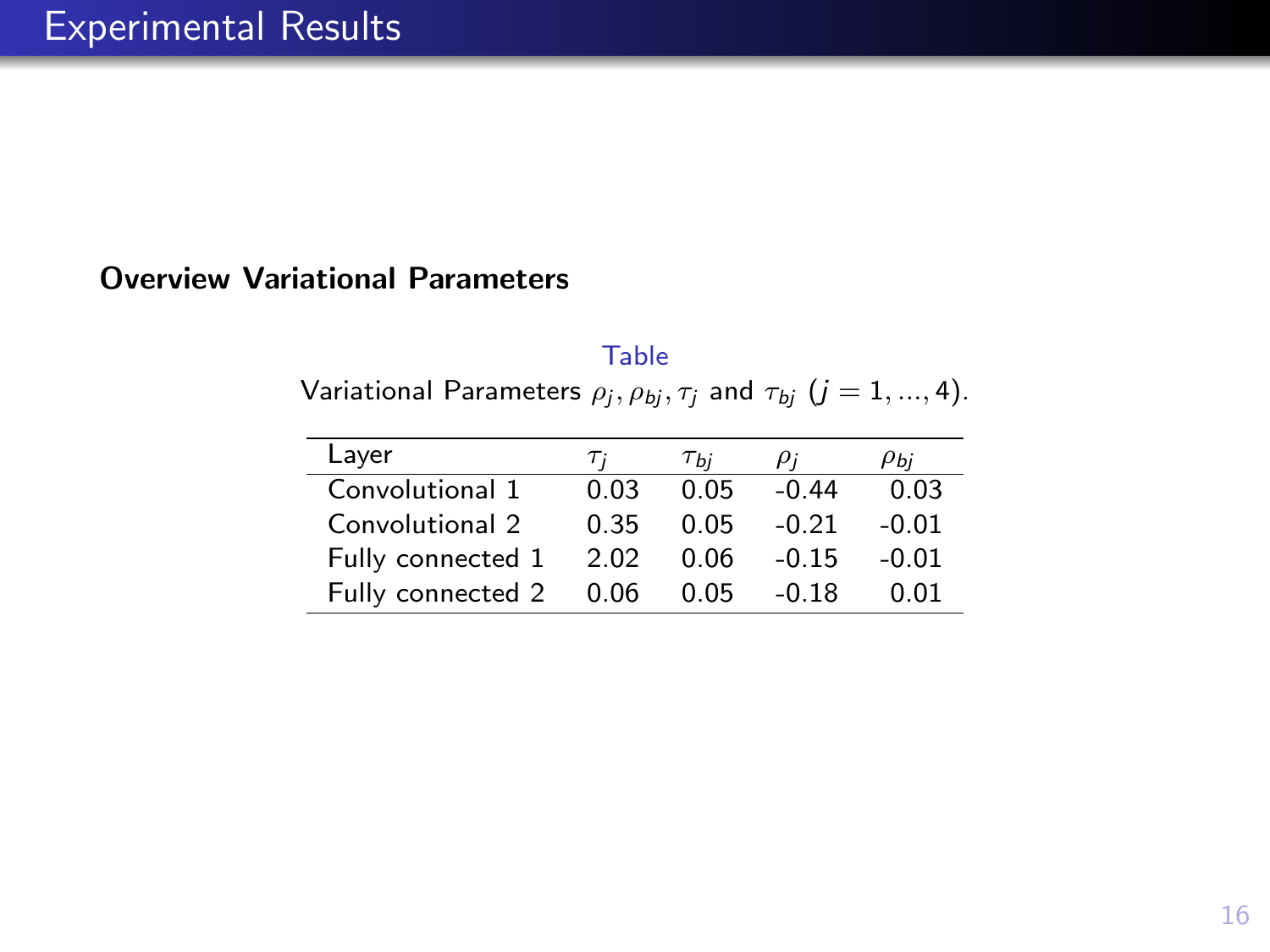## Experimental Results

#### Prediction Uncertainty - Correct Classification



Figure: Boxplots of 200 random network outputs for a representative correct classification result.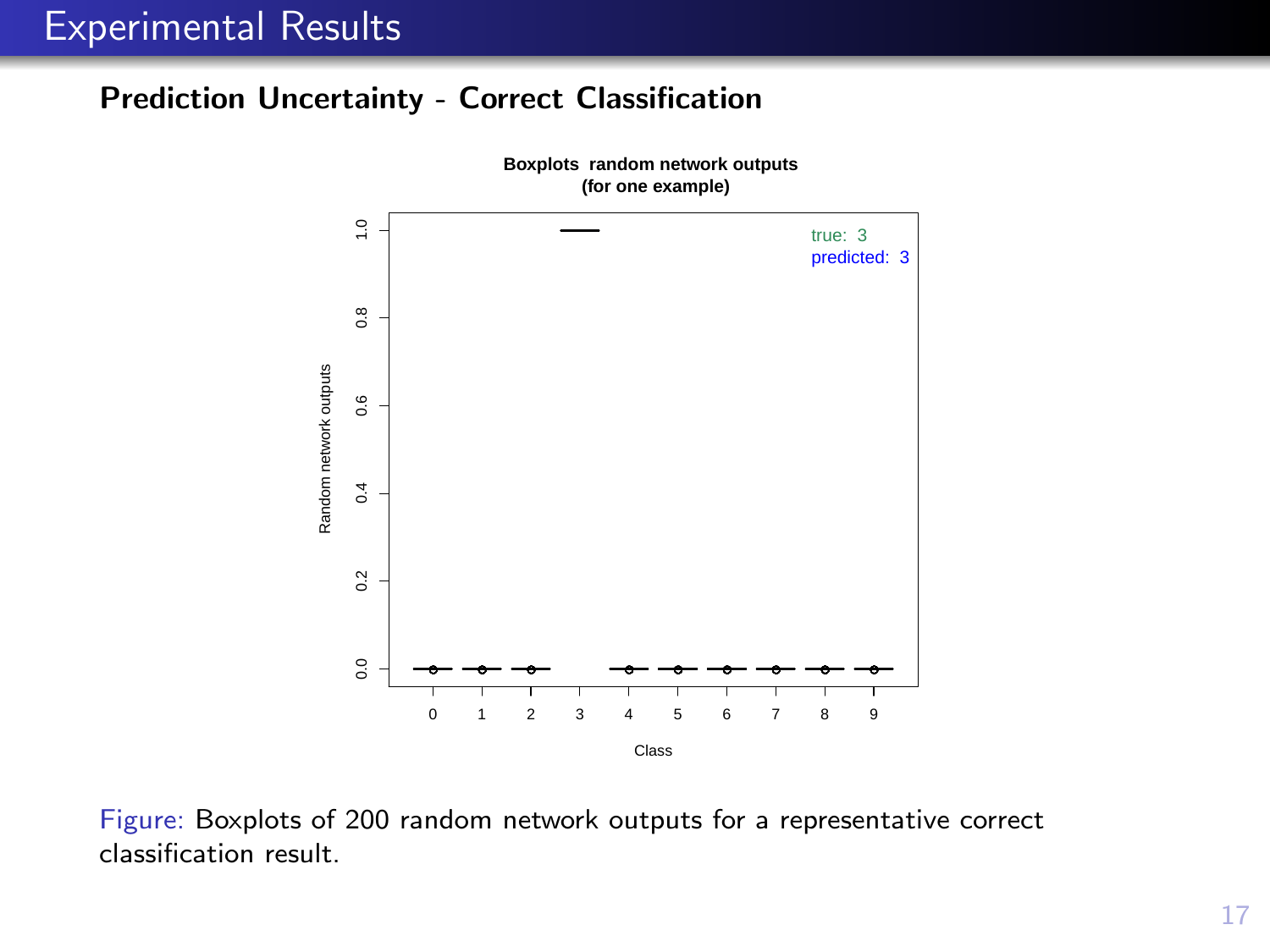## Experimental Results

#### Prediction Uncertainty - Incorrect Classification



Figure: Boxplots of 200 random network outputs for a representative incorrect classification result.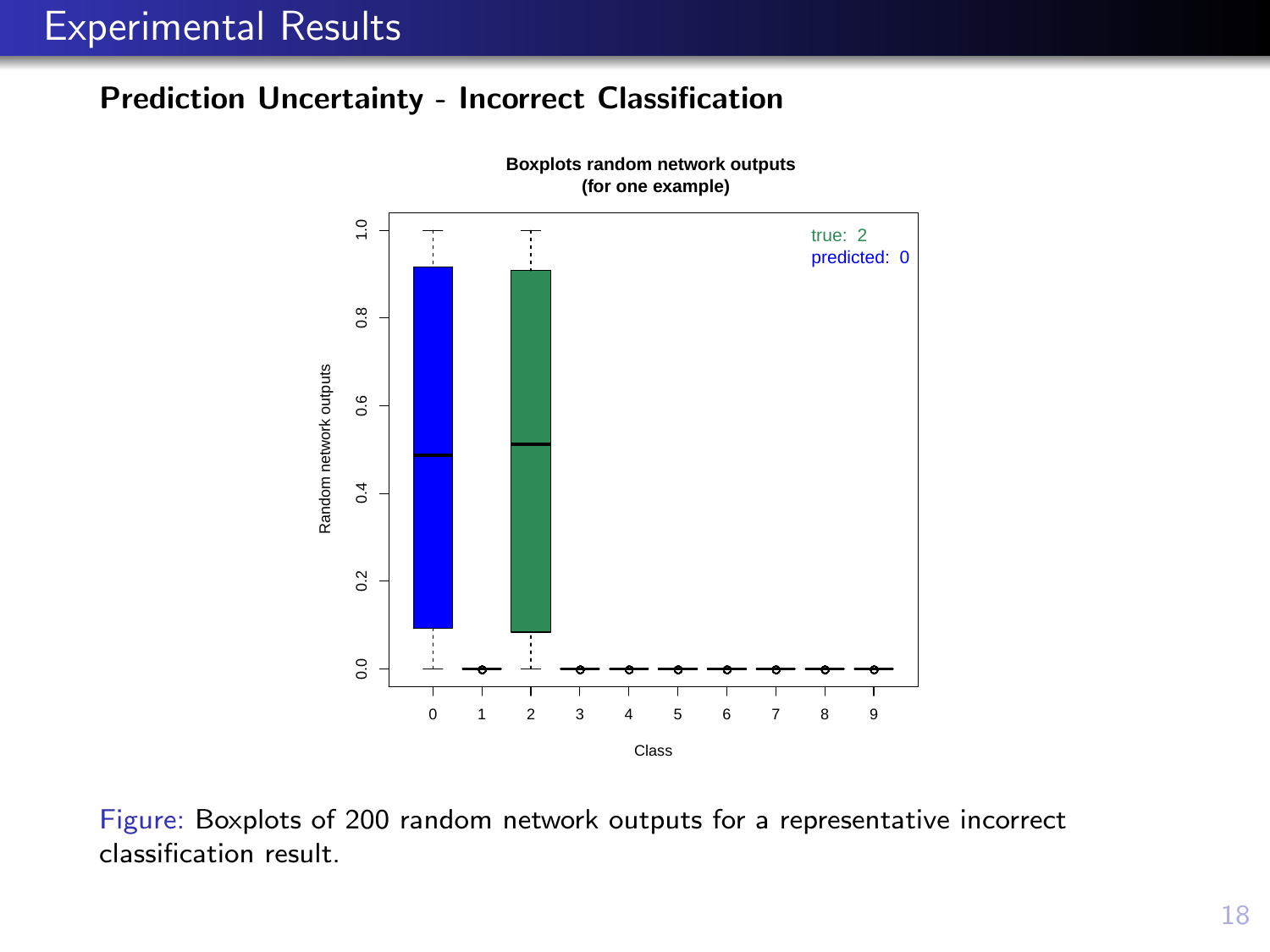#### Usefulness of Prediction Uncertainty

Consider a predicted class (class with highest a posteriori probability) as quite certain according to

- criterion (i) if the  $\alpha$  credible interval of this class does not overlap with the intervals of the other classes
- criterion (ii) if its posterior probability is greater than or equal to  $\alpha$ .

#### Table

Overview of certain and uncertain prediction results (proposed model)

| $\alpha$ | Prediction | Certain (i) | Uncertain (i) | Certain (ii) | Uncertain (ii) |
|----------|------------|-------------|---------------|--------------|----------------|
| 95%      | correct    | 9587        | 352           | 9563         | 376            |
| 95%      | wrong      |             | 53            |              | 53             |
| 99%      | correct    | 9371        | 568           | 9133         | 806            |
| 99%      | wrong      |             | 55            |              | 57             |
| 99.999%  | correct    | 9112        | 827           | 4665         | 5274           |
| 99.999%  | wrong      | 5           | 56            |              | 61             |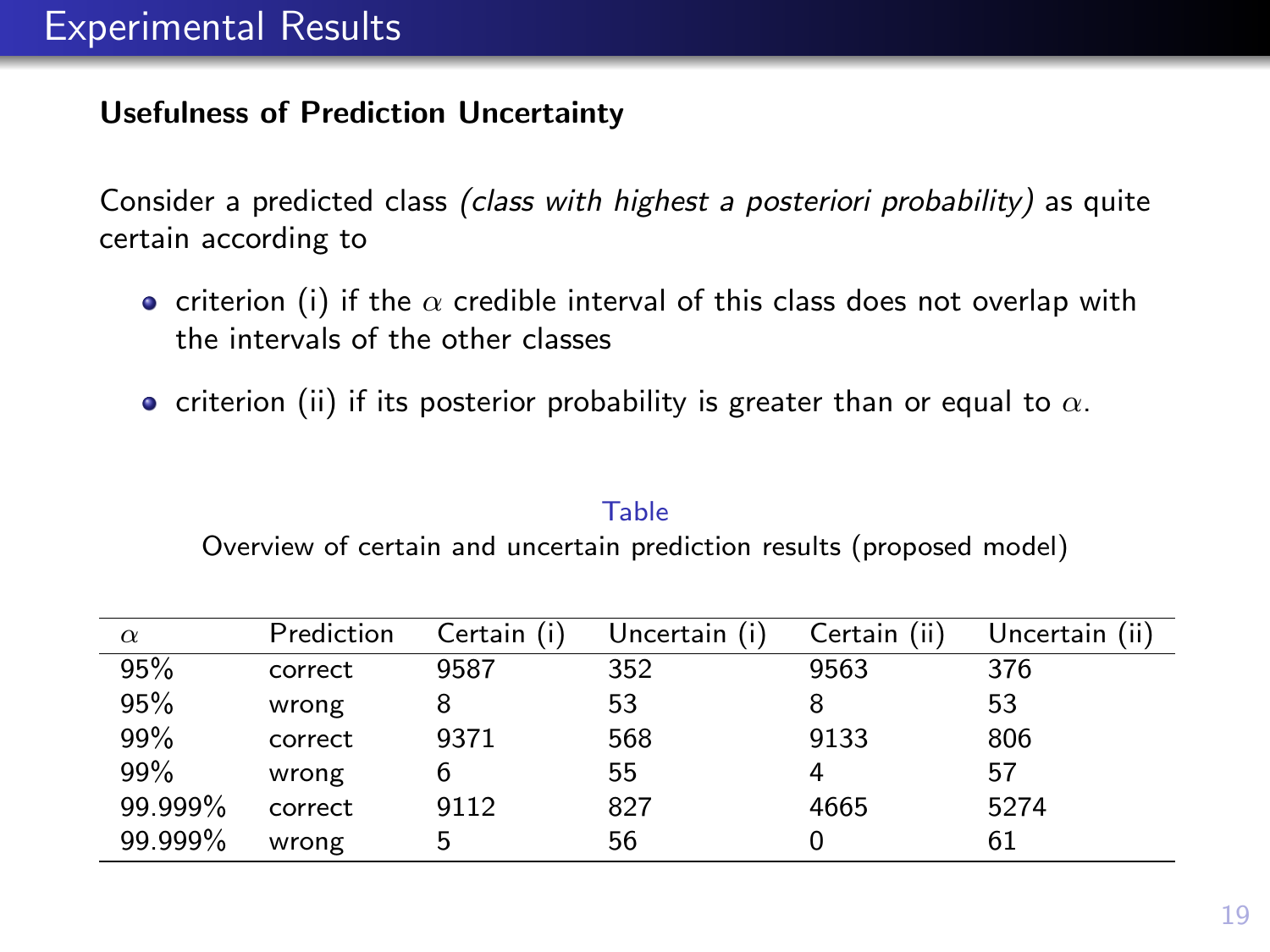

Figure: Images for which the proposed model is certain about the wrong predictions  $(\alpha = 95\%$ , criterion (i) and (ii) lead to the same images).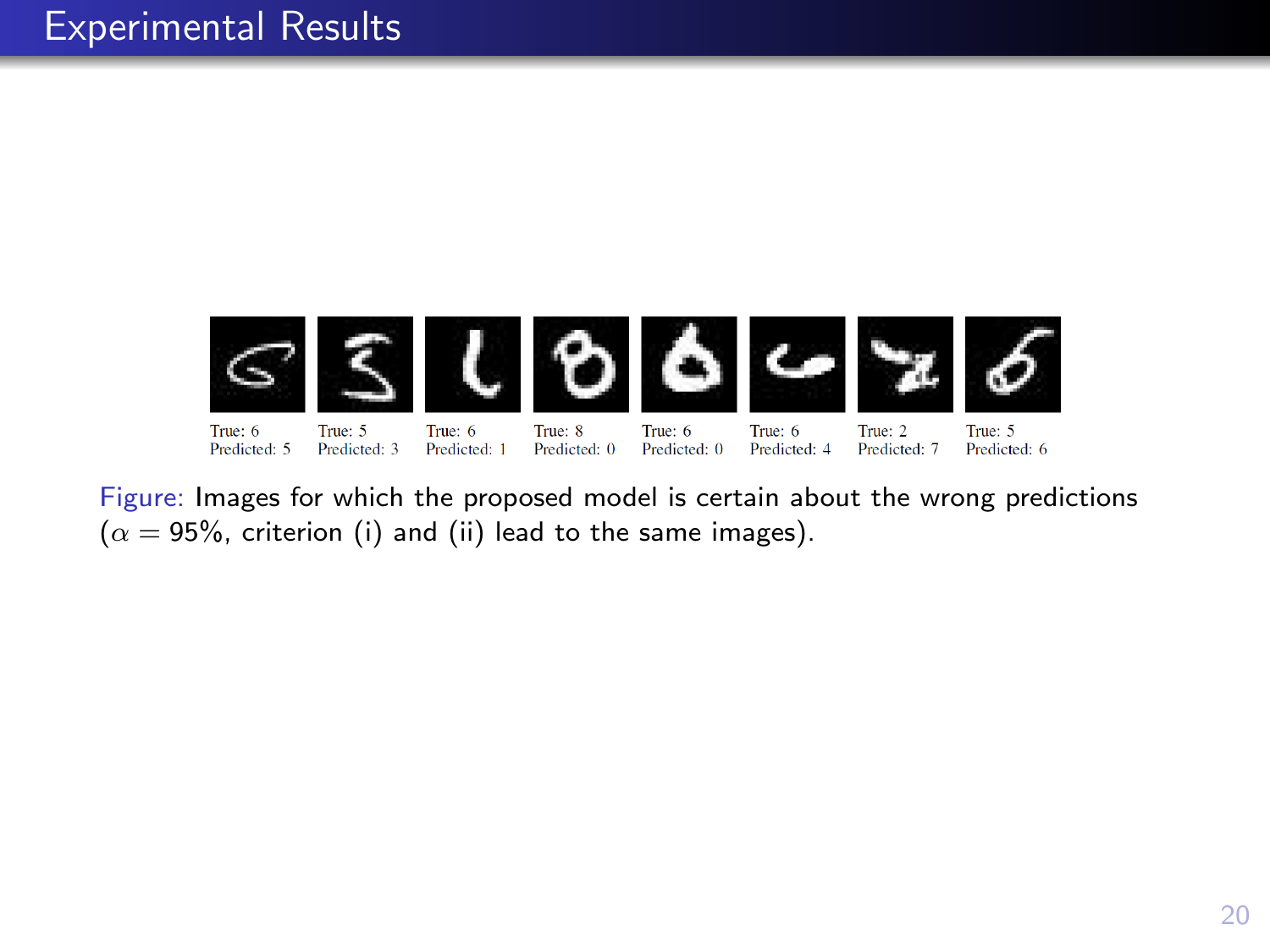## Quality of Prediction Uncertainty

Consider two approaches to measure the overall quality of the uncertainty information:

- Log-likelihood of test data  $log[p(y_{test} | X_{test}, y_{train}, X_{train})]$
- Brier score of test data: Mean of squared Euclidean distance between true class probabilities and estimated class probabilities

#### Table

Log-likelihood and Brier score of the test dataset

| Model      | Log-likelihood | Brier score |
|------------|----------------|-------------|
| Gauss cor. | $-220.9156$    | 0.01041743  |
| Gauss ind. | $-336.4502$    | 0.01522011  |
| Bernoulli  | $-270.3255$    | 0.01253694  |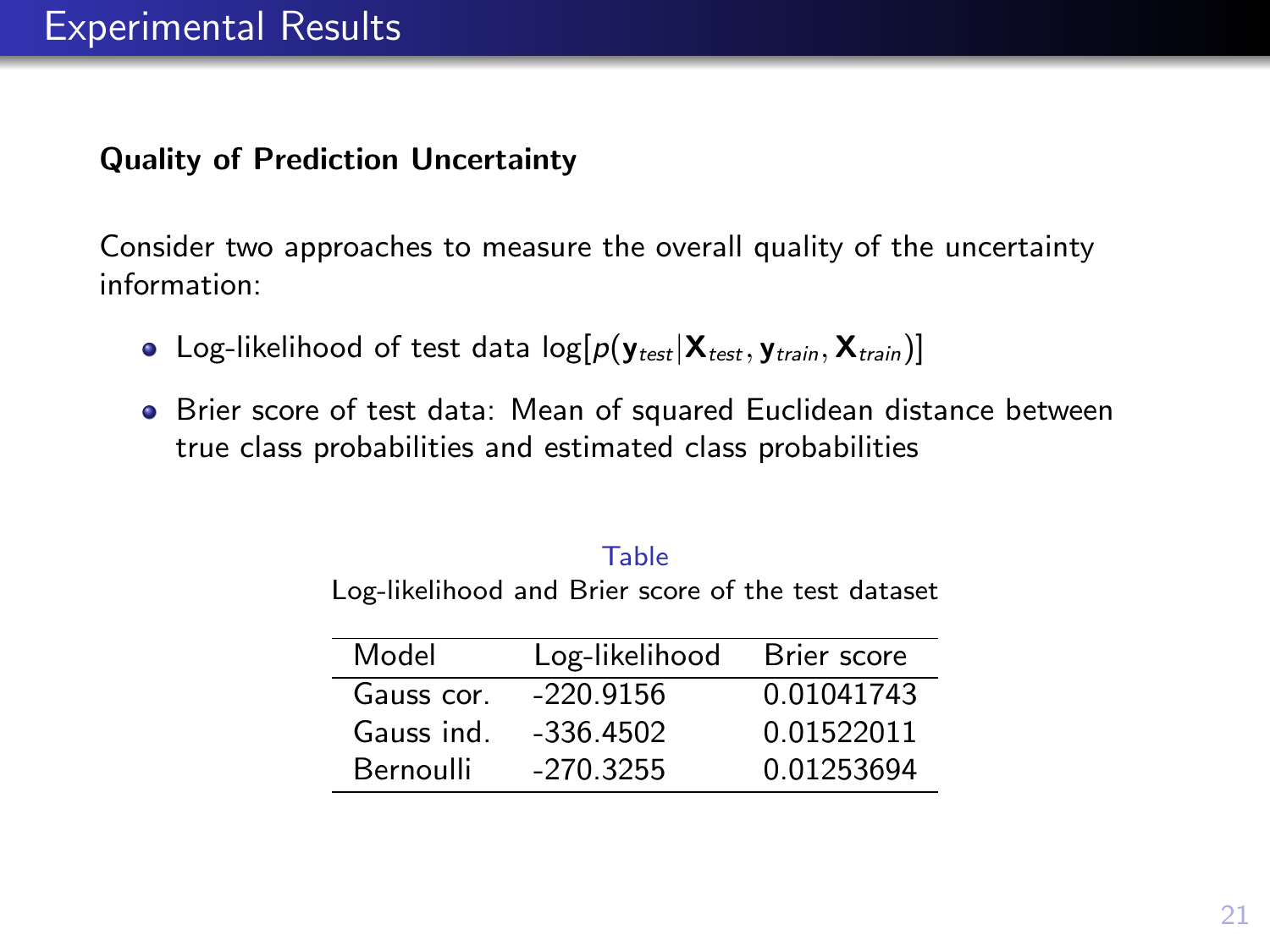- <span id="page-22-1"></span>Blundell, C., Cornebise, J., Kavukcuoglu, K., and Wierstra, D. (2015). Weight uncertainty in neural network. In Proceedings of the 32nd International Conference on Machine Learning, volume 37 of Proceedings of Machine Learning Research, pages 1613–1622.
- <span id="page-22-2"></span>Gal, Y. and Ghahramani, Z. (2015). Bayesian convolutional neural networks with bernoulli approximate variational inference.  $ArXiv$ , abs/1506.02158.
- <span id="page-22-0"></span>Graves, A. (2011). Practical variational inference for neural networks. In Advances in Neural Information Processing Systems 24, pages 2348–2356. Curran Associates, Inc.